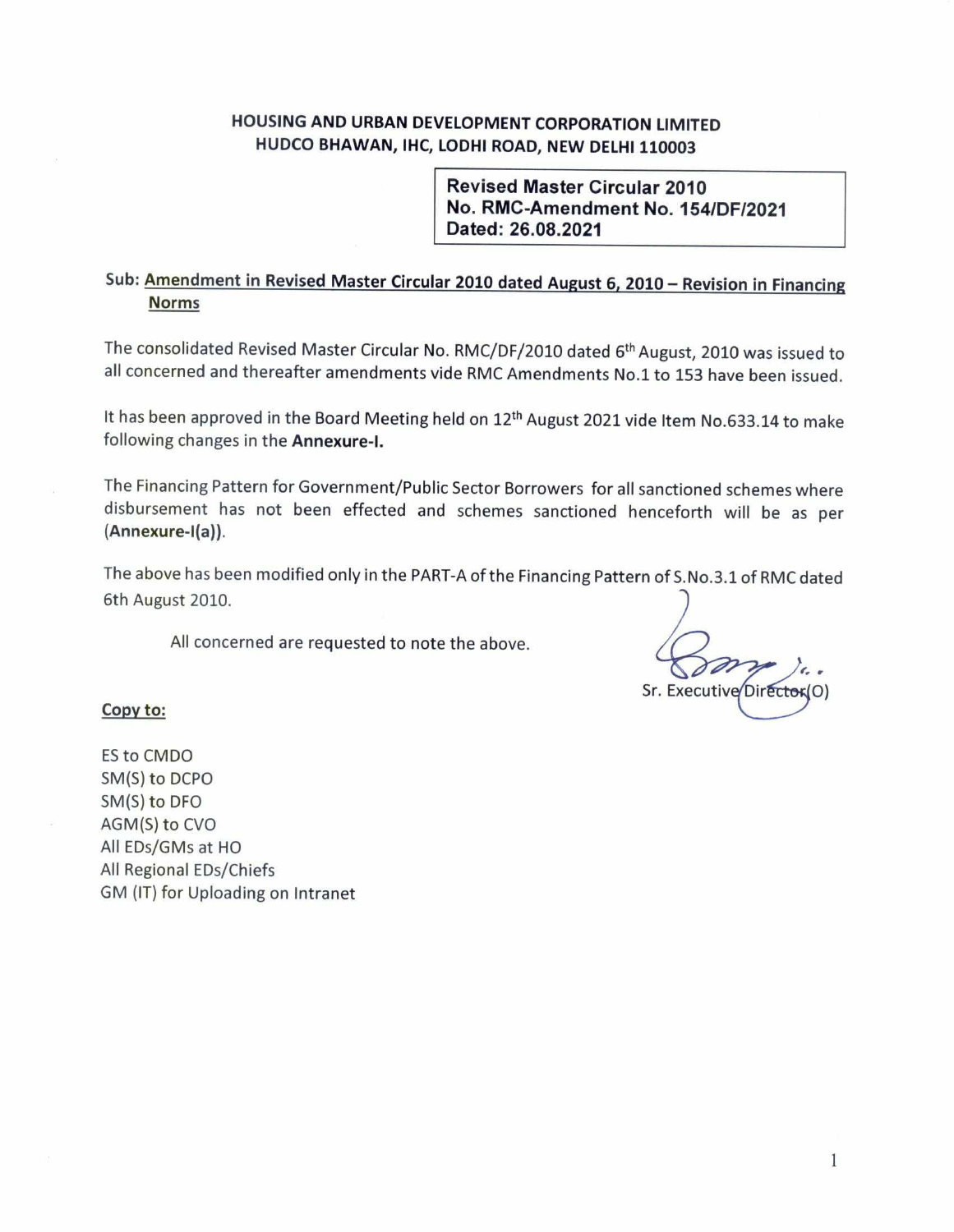### **Financing Pattern for Government/Public Sector Borrowers** (For all sanctioned schemes where disbursement has not been effected and schemes sanctioned henceforth.)

 $3.1$ 

|            |                                                                                                                                                          | HUDCO MCLR 7.24%*                                                   |                                                                    |  |
|------------|----------------------------------------------------------------------------------------------------------------------------------------------------------|---------------------------------------------------------------------|--------------------------------------------------------------------|--|
| SI.<br>No. | Category                                                                                                                                                 | 3-year Fixed Rate of<br>Interest<br>$[RoI = MCLR (+/-)]$<br>Spread] | 1-Year Fixed Rate of<br>Interest<br>$[Ro = MCLR (+/-)]$<br>Spread] |  |
| 1.         | <b>EWS &amp; LIG Housing projects</b>                                                                                                                    | 7.55%<br>$(+0.31%)$                                                 | 7.35%<br>$(+0.11%)$                                                |  |
| 2.         | Housing other than EWS & LIG, Core<br>Infrastructure**, integrated township, Smart<br>Cities, Metro, Bus Stand/Terminals and Social<br>Infrastructure*** | 7.65%<br>$(+ 0.41\%)$                                               | 7.45%<br>$(+0.21%)$                                                |  |
| 3.         | All other Infrastructure excluding Core**, Social<br>Infrastructure*** and Power Projects.                                                               | 7.80%<br>$(+0.56%)$                                                 | 7.60%<br>$(+0.36%)$                                                |  |
| 4.         | Power Sector Projects                                                                                                                                    |                                                                     |                                                                    |  |
|            | Generation<br>(a)                                                                                                                                        | 9.95%<br>(+2.71%)                                                   | 9.75%<br>$(+2.51%)$                                                |  |
|            | Generation-Repair, upgradation and<br>(b)<br>Maintenance; and Distribution                                                                               | 9.50%<br>$(+2.26%)$                                                 | 9.30%<br>$(+2.06%)$                                                |  |
|            | Transmission and non-conventional<br>(c)<br>generation                                                                                                   | 9.20%<br>$(+1.96%)$                                                 | 9.00%<br>$(+1.76%)$                                                |  |
| 5.         | Land Acquisition for all Projects                                                                                                                        | 8.20%<br>$(+0.96%)$                                                 | 8.00%<br>$(+ 0.76%)$                                               |  |
| 6.         | Any Borrowing arrangement made on Back-to-<br>Back basis, except power projects and revenue-<br>based projects                                           | Cost                                                                | Spread of 2.00% over and above the Borrowing                       |  |

#### Part-A

\* HUDCO's MCLR will include Incremental Cost of Borrowing, NPA Cost and Administrative cost. This MCLR will be reviewed quarterly on 15<sup>th</sup> March, 15<sup>th</sup> June, 15<sup>th</sup> September and 15<sup>th</sup> December based on the Incremental Cost of Borrowing, Administrative Cost and NPA cost. Further, the spread in various categories shall also be reviewed quarterly based on market conditions, risk perception and performance across various sectors.

\*\* Core Infrastructure include water supply, sanitation, solid waste management, drainage & city roads including ring roads.

\*\*\* Social infrastructure includes education, health & recreational facilities, stadia & sports facility, Government Office/ Institutional Buildings, community centers, crematoriums, etc.

Az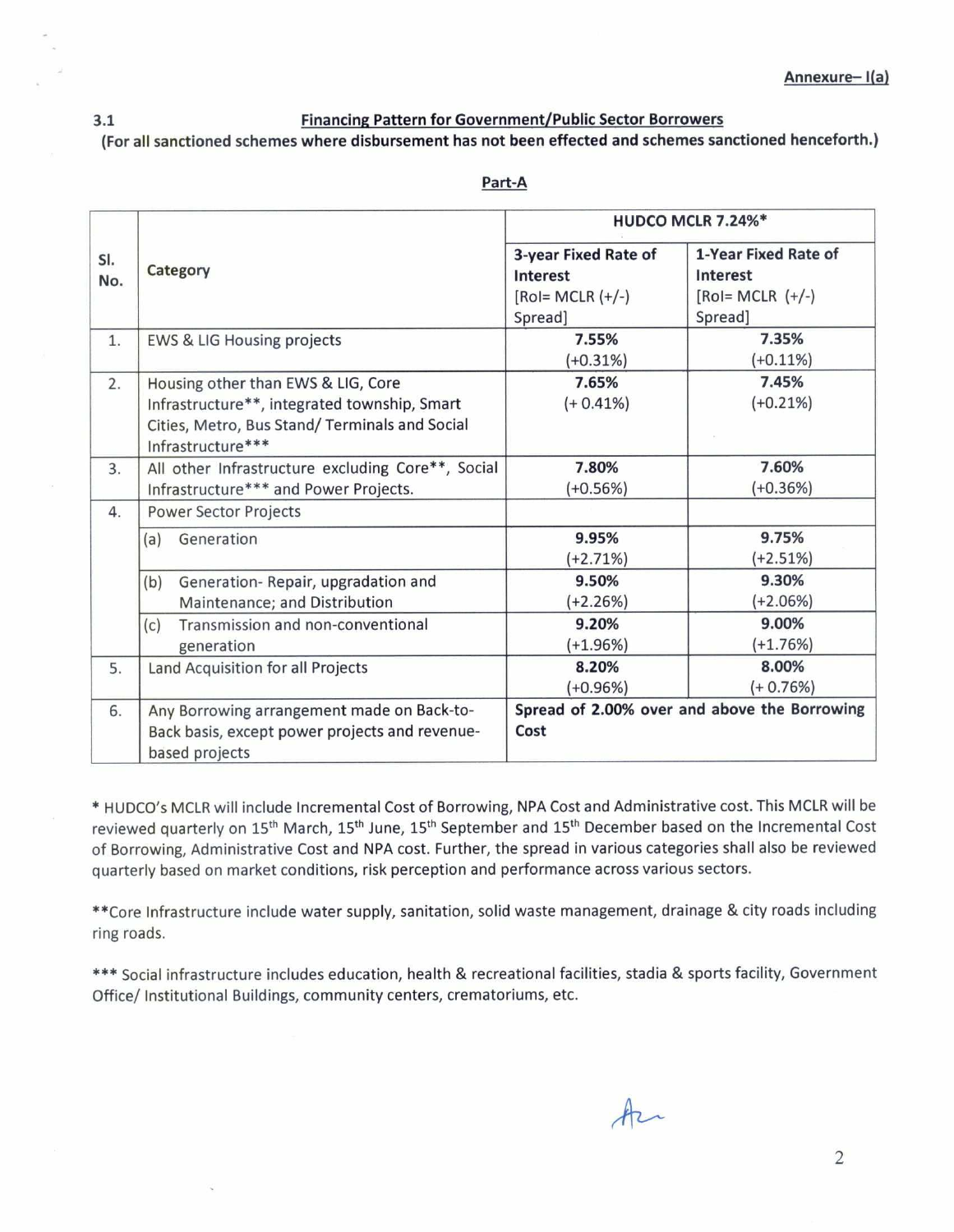#### Notes:

- The above financing pattern is applicable only for security of Govt. Guarantee with repayment 1. through Govt. Budgetary Provision.
- $2.$ In case of security of Govt. Guarantee and repayment other than Govt. Budgetary Provision as per applicable guidelines, HUDCO shall charge 0.25% more than these rates.
- $3.$ In case of security other than Govt. Guarantee and repayment other than Govt. Budgetary Provision as per applicable guidelines, HUDCO shall charge 0.50% more than these rates.
- 4. As per existing guidelines the security for Land Acquisition scheme shall only be Govt Guarantee supported with repayment through Budgetary Provision.
- 5. Security and Extent of Finance shall be as per prevailing guidelines.
- 6. No Front-end fee and Application Fee shall be charged.
- 7. These rates are on Monthly Rest Basis, payable quarterly. (Monthly and Quarterly Rest calculation is enclosed).
- 9. Prepayment charges shall be levied in all cases except for those cases where prepayment is being made from the project revenue.
- In case the Borrower/Project becomes NPA, applicable interest rate on loan shall be higher by 0.25% 10. till the account comes out of NPA. It will be applicable for schemes where disbursement has not been effected and schemes sanctioned henceforth.

 $A$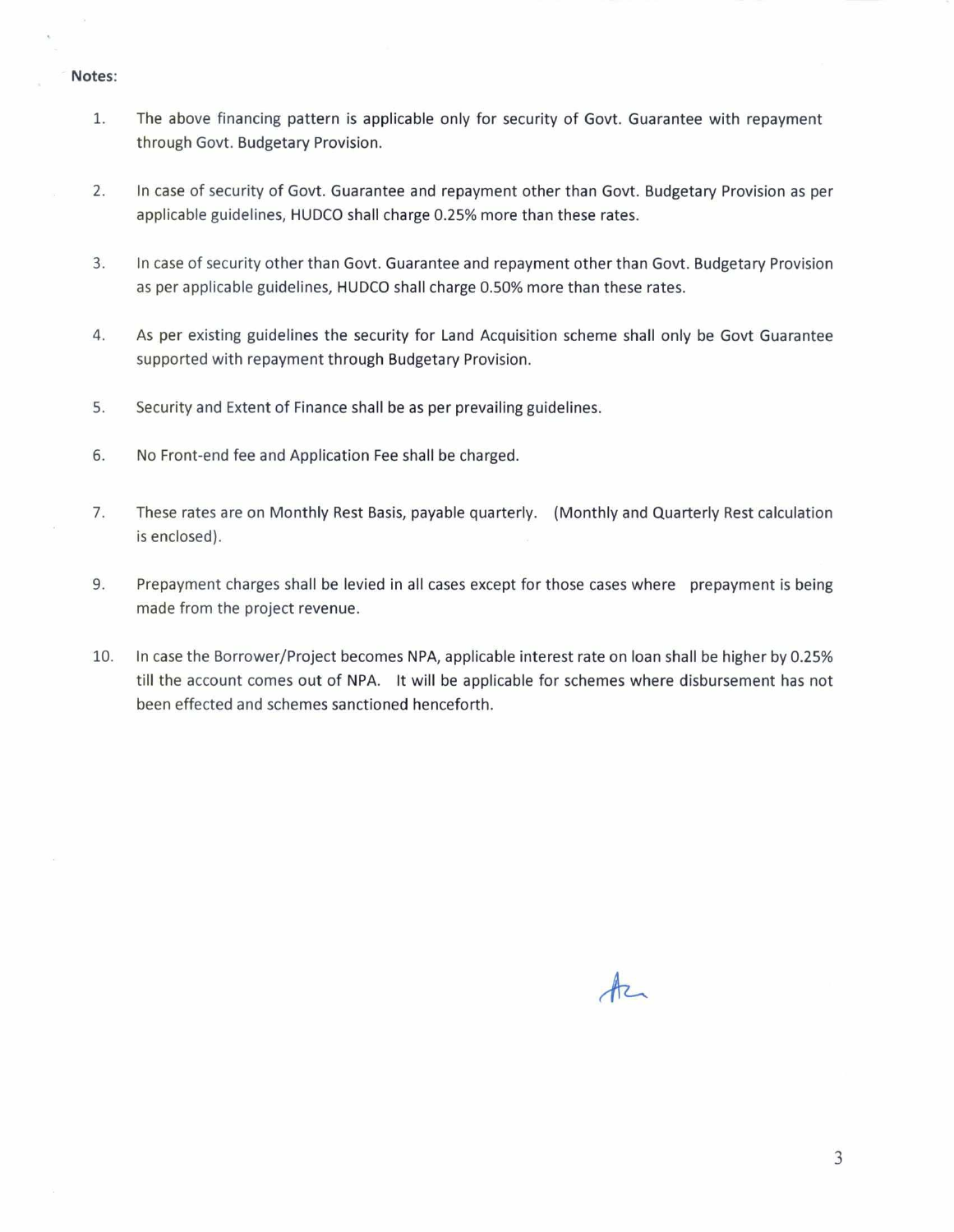|                |                                                                                                                                                              |                              |               |                                                                                                                                                                                                                            |               | Ä.                               |               |
|----------------|--------------------------------------------------------------------------------------------------------------------------------------------------------------|------------------------------|---------------|----------------------------------------------------------------------------------------------------------------------------------------------------------------------------------------------------------------------------|---------------|----------------------------------|---------------|
|                |                                                                                                                                                              |                              |               | HUDCO MCLR 7.24%*                                                                                                                                                                                                          |               |                                  |               |
| SI.<br>No.     | Category                                                                                                                                                     | Floating Rate of<br>Interest |               | 3-year Fixed rate of<br>interest                                                                                                                                                                                           |               | 1-Year Fixed rate<br>of interest |               |
| $\sim$         |                                                                                                                                                              | Monthly<br>Rest              | Qtrly<br>Rest | Monthly<br>Rest                                                                                                                                                                                                            | Qtrly<br>Rest | Monthly<br>Rest                  | Qtrly<br>Rest |
| 1 <sub>1</sub> | EWS & LIG Housing projects                                                                                                                                   | 7.75%                        | 7.80%         | 7.55%                                                                                                                                                                                                                      | 7.60%         | 7.35%                            | 7.40%         |
| 2.             | Housing other than EWS & LIG,<br>Core Infrastructure**, integrated<br>township, Smart Cities, Metro, Bus<br>Stand/ Terminals and Social<br>Infrastructure*** | 7.85%                        | 7.90%         | 7.65%                                                                                                                                                                                                                      | 7.70%         | 7.45%                            | 7.50%         |
| 3.             | All other Infrastructure excluding<br>Core, Social Infrastructure and Power<br>Projects.                                                                     | 8.00%                        | 8.06%         | 7.80%                                                                                                                                                                                                                      | 7.85%         | 7.60%                            | 7.65%         |
| 4.             | Power Sector Projects                                                                                                                                        |                              |               |                                                                                                                                                                                                                            |               |                                  |               |
|                | Generation<br>(d)                                                                                                                                            | 10.15%                       | 10.24%        | 9.95%                                                                                                                                                                                                                      | 10.04%        | 9.75%                            | 9.83%         |
|                | Generation-Repair,<br>(e)<br>upgradation and Maintenance;<br>and Distribution                                                                                | 9.70%                        | 9.78%         | 9.50%                                                                                                                                                                                                                      | 9.58%         | 9.30%                            | 9.38%         |
|                | Transmission and non-<br>(f)<br>conventional generation                                                                                                      | 9.40%                        | 9.48%         | 9.20%                                                                                                                                                                                                                      | 9.28%         | 9.00%                            | 9.07%         |
| 5.             | Land Acquisition for all Projects                                                                                                                            | 8.40%                        | 8.46%         | 8.20%                                                                                                                                                                                                                      | 8.26%         | 8.00%                            | 8.06%         |
|                |                                                                                                                                                              |                              |               |                                                                                                                                                                                                                            |               |                                  |               |
| 6.             | Any Borrowing arrangement made<br>on Back-to-Back basis, except<br>power projects and revenue based<br>projects                                              |                              |               | Spread of 2.00% over and above the Borrowing Cost-The<br>calculation for applicable lending rate on quarterly rest basis<br>shall only be possible once the finalized rate based on the<br>aforesaid formula is available. |               |                                  |               |

 $R$ 

# Monthly and Quarterly Rest Calculations of Financing Pattern

÷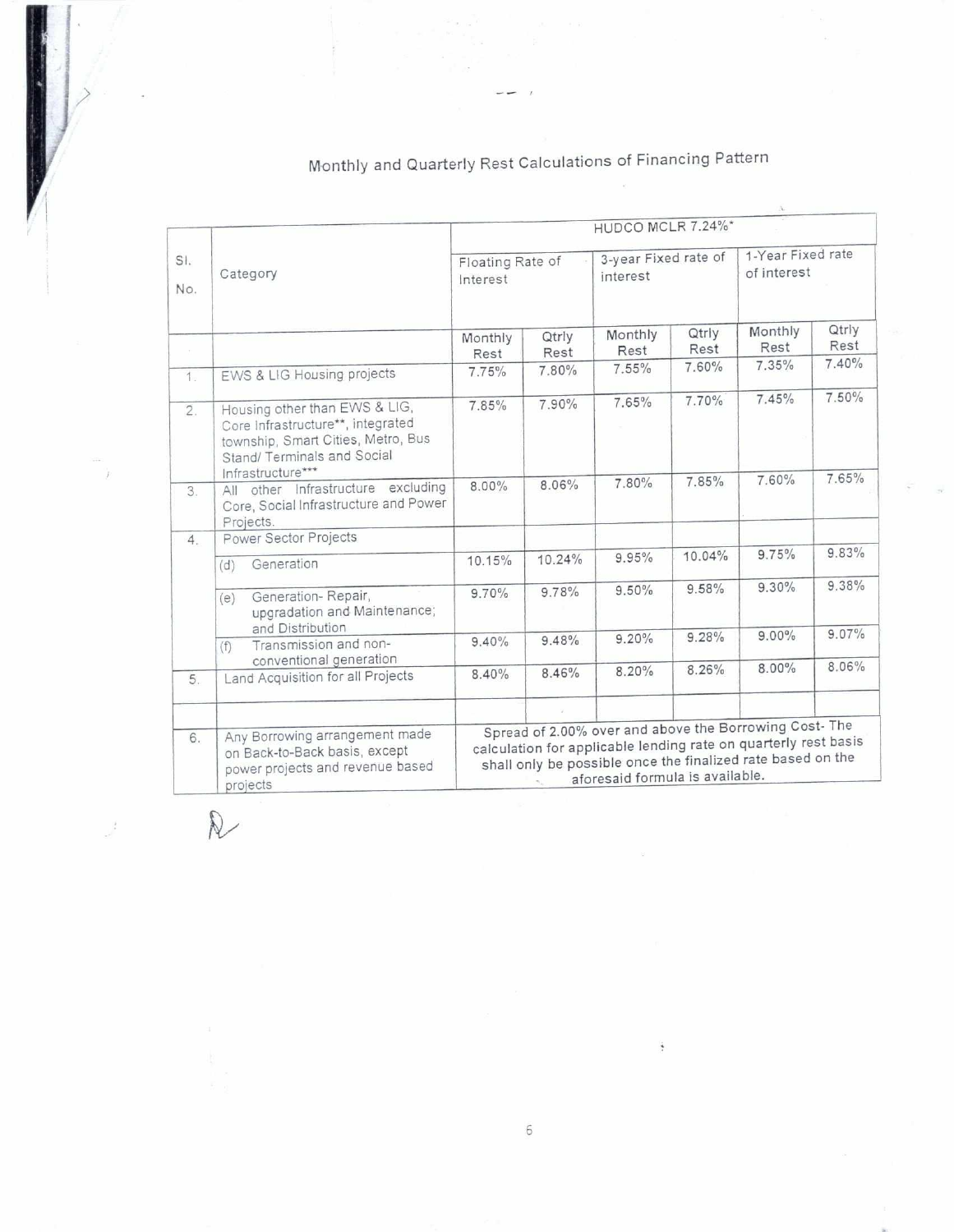### **Annexure– I**

# **3.1 Financing Pattern for Government/Public Sector Borrowers (Effective from 09-01-2020) Part-A**

|                  |                                                                                                                                                                                                                                  |                                                             |                                        | Reference Rate (RR) = 11.00%                                               |                                                    |  |
|------------------|----------------------------------------------------------------------------------------------------------------------------------------------------------------------------------------------------------------------------------|-------------------------------------------------------------|----------------------------------------|----------------------------------------------------------------------------|----------------------------------------------------|--|
| SI.<br>No.       | Category                                                                                                                                                                                                                         | <b>Extent of</b><br>Max.<br><b>Finance</b><br>Upto $(\%)^*$ | $Rol = RR (+/-)$<br>**Floating<br>Rate | $Rol = RR (+/-)$<br>***Fixed Rate<br>(3 year Fixed<br>rate of<br>interest) | $***1$ Year<br><b>Fixed rate</b><br>of<br>interest |  |
| $\mathbf{I}$     | <b>HOUSING PROJECTS</b>                                                                                                                                                                                                          |                                                             |                                        |                                                                            |                                                    |  |
| $\mathbf{1}$     | EWS Housing by all borrowers (sanctioned on or after<br>24.08.2009)                                                                                                                                                              | 90                                                          |                                        |                                                                            |                                                    |  |
| i)               | Housing Projects for Widows, SC/ST/OBC, Physically<br>Handicapped, Single Woman above 35 years of age and<br>natural calamities affected areas.                                                                                  |                                                             |                                        |                                                                            |                                                    |  |
| (a)              | Urban                                                                                                                                                                                                                            |                                                             | $-1.05%$<br>(9.95%)                    | $-1.10%$<br>(9.90%)                                                        | 8.75%                                              |  |
| (b)              | Rural                                                                                                                                                                                                                            |                                                             | $-1.05%$<br>(9.95%)                    | $-1.10%$<br>(9.90%)                                                        | 8.75%                                              |  |
| ii)              | Others including schemes benefiting EWS family and<br>action plan Projects                                                                                                                                                       |                                                             |                                        |                                                                            |                                                    |  |
| (a)              | Urban                                                                                                                                                                                                                            |                                                             | $-0.80%$<br>(10.20%)                   | $-0.85%$<br>(10.15%)                                                       | 8.80%                                              |  |
| (b)              | Rural                                                                                                                                                                                                                            |                                                             | $-0.80%$<br>(10.20%)                   | $-0.85%$<br>(10.15%)                                                       | 8.80%                                              |  |
| $\overline{2}$   | LIG Housing Projects by all borrowers (sanctioned on or<br>after 24.08.2009)                                                                                                                                                     | As per<br><b>Guidelines</b>                                 | $-0.60%$<br>(10.40%)                   | $-0.70%$<br>(10.30%)                                                       | 9.00%                                              |  |
| 3                | EWS Housing by all borrowers (sanctioned before<br>24.08.09)                                                                                                                                                                     | 90                                                          |                                        |                                                                            |                                                    |  |
| i)               | Housing Projects for Widows, SC/STs, physically<br>handicapped, Single woman above 35 years of age and<br>natural calamities affected areas.                                                                                     |                                                             | $-1.25%$<br>(9.75%)                    | $+0.00%$<br>$(11.00\%)$ ##                                                 |                                                    |  |
| ii)              | Others including schemes benefiting EWS family and<br>action plan Projects                                                                                                                                                       |                                                             | $-1.00%$<br>$(10.00\%)$                | $+0.25%$<br>$(11.25%)$ ##                                                  |                                                    |  |
| $\overline{4}$   | LIG Housing Projects by all borrowers (sanctioned before<br>24.08.09)                                                                                                                                                            |                                                             | $-0.75%$<br>(10.25%)                   | $+0.50%$<br>$(11.50\%)$ ##                                                 |                                                    |  |
| 5                | All other Housing covering MIG, HIG, etc. by Govt. and<br>Public Agencies ^                                                                                                                                                      |                                                             | $-0.30%$<br>(10.70%)                   | $-0.40%$<br>(10.60%)                                                       | 9.10%                                              |  |
| 5(i)             | Housing by Police Housing Corporation/Agencies and<br>Rental Housing for Employees by Govt. and Public<br>Agencies &                                                                                                             |                                                             | $-0.30%$<br>(10.70%)                   | $-0.40%$<br>(10.60%)                                                       | 9.00%                                              |  |
| $\boldsymbol{6}$ | Land Acquisition by Government and Public sector<br>agencies for Housing purposes <sup>^</sup> (Where security is<br>Government Guarantee and repayment of HUDCO loan<br>is through budgetary provision a rebate of 0.25% in the |                                                             | $+0.20%$<br>(11.20%)                   | $+0.10%$<br>(11.10%)                                                       | 10.00%                                             |  |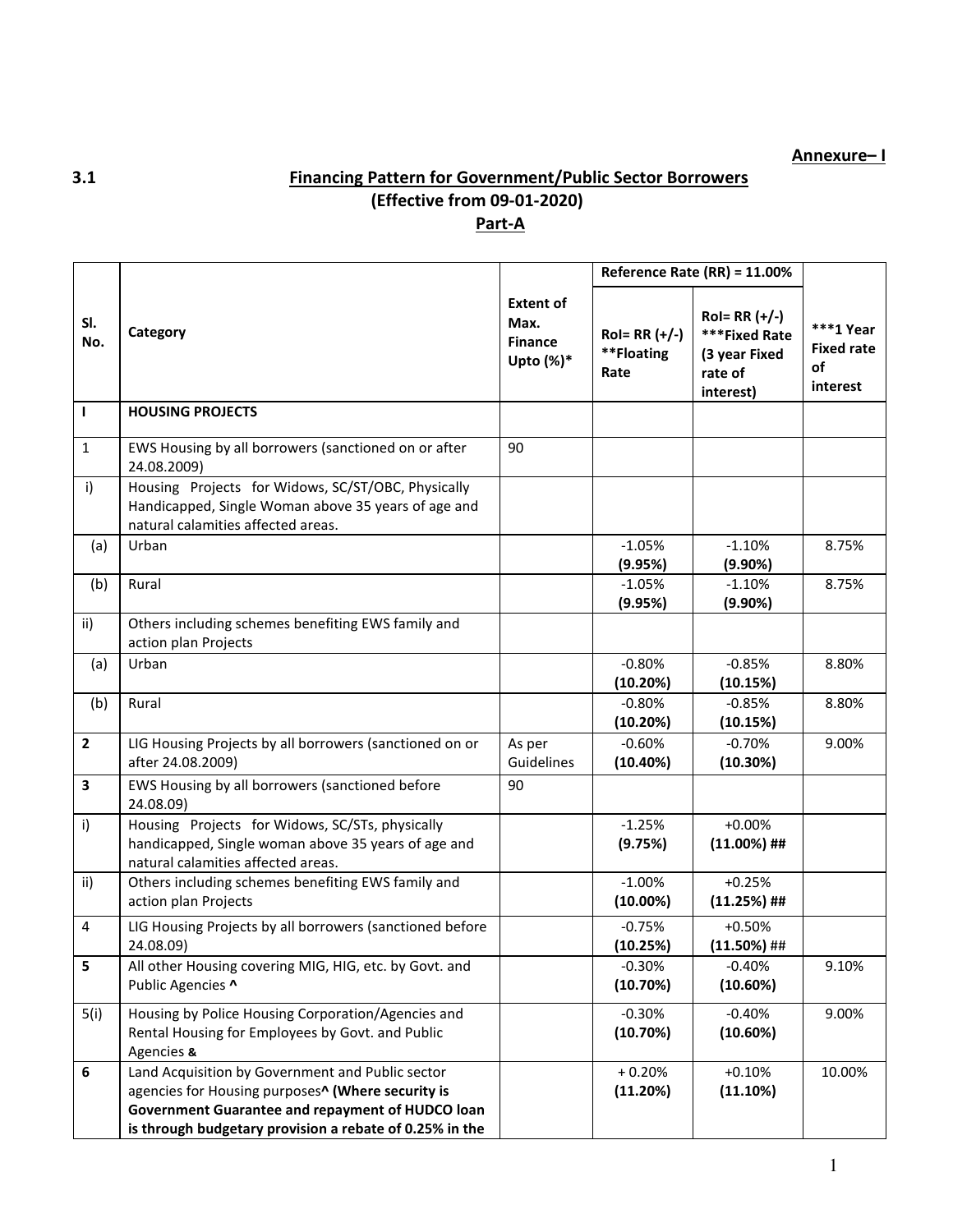|              | applicable 1 year fixed rate of interest and 3 year fixed<br>rate of interest only, shall be applicable).                                                                                                                                                                                                                                                                                               |                      |                                                                                    |        |  |
|--------------|---------------------------------------------------------------------------------------------------------------------------------------------------------------------------------------------------------------------------------------------------------------------------------------------------------------------------------------------------------------------------------------------------------|----------------------|------------------------------------------------------------------------------------|--------|--|
| $\mathbf{I}$ | <b>INFRASTRUCTURE PROJECTS by Government/Public Agencies</b>                                                                                                                                                                                                                                                                                                                                            |                      |                                                                                    |        |  |
| $\mathbf{1}$ | Core Infrastructure covering Water Supply, Sewerage,<br>Drainage, Solid Waste Management, Urban/City Roads,<br>Social Infrastructure, Smart City etc. ^                                                                                                                                                                                                                                                 | $-0.30%$<br>(10.70%) | $-0.40%$<br>(10.60%)                                                               | 9.10%  |  |
| $\mathbf{2}$ | All other Infrastructure (Commercial Infrastructure, Office<br>Building etc.) other than Core Infrastructure (as in II-1),<br>excluding Power Projects ^ (Where security is<br>Government Guarantee and repayment of HUDCO loan<br>is through budgetary provision a rebate of 0.25% in the<br>applicable 1 year fixed rate of interest and 3 year fixed<br>rate of interest only, shall be applicable). | $+0.10%$<br>(11.10%) | $+0.00%$<br>(11.00%)                                                               | 9.45%  |  |
| 3            | State Govt. PSUs/ State Govt. Agencies for Power<br><b>Projects</b>                                                                                                                                                                                                                                                                                                                                     |                      |                                                                                    |        |  |
| i)           | Standalone/Co-financing                                                                                                                                                                                                                                                                                                                                                                                 | $+1.25%$<br>(12.25%) | $+0.75%$<br>(11.75%)                                                               |        |  |
| ii)          | Agencies making profits in last three years (at least two<br>years audited figures) ^                                                                                                                                                                                                                                                                                                                   | $+0.75%$<br>(11.75%) | $+0.50%$<br>(11.50%)                                                               |        |  |
| iii)         | Transmission Projects by Agencies making profits in last<br>three years (at least two years audited figures)                                                                                                                                                                                                                                                                                            | $+0.50%$<br>(11.50%) | $+0.25%$<br>(11.25%)                                                               |        |  |
| iv)          | Non-conventional Generation / Renewable energy<br>projects^ (No project below BBB rating would be<br>considered).                                                                                                                                                                                                                                                                                       | $-0.15%$<br>(10.85%) | $-0.40%$<br>(10.60%)                                                               |        |  |
| v)           | <b>Consortium Projects</b>                                                                                                                                                                                                                                                                                                                                                                              |                      | As per lead lender rate or rate as given at<br>II-3(i) above, whichever is higher. |        |  |
| vi)          | Land Acquisition by Government and Public sector<br>agencies for all power projects (Where security is<br>Government Guarantee and repayment of HUDCO loan<br>is through budgetary provision a rebate of 0.25% in the<br>applicable 1 year fixed rate of interest and 3 year fixed<br>rate of interest only, shall be applicable).                                                                      | $+1.25%$<br>(12.25%) | $+1.15%$<br>(12.15%)                                                               | 10.50% |  |
| 4<br>i)      | Metro Rail Projects^ \$:<br>With Equity Participation by Govt. of India^                                                                                                                                                                                                                                                                                                                                | $+0.05%$             | $-0.05%$                                                                           | 9.50%  |  |
|              | (Where security is Government Guarantee and<br>repayment of HUDCO loan is through budgetary<br>provision a rebate of 0.25% in the applicable 1 year fixed<br>rate of interest and 3 year fixed rate of interest only,<br>shall be applicable).                                                                                                                                                          | (11.05%)             | (10.95%)                                                                           |        |  |
| ii)          | All other metro projects other than (4-i) above ^<br>(Where security is Government Guarantee and<br>repayment of HUDCO loan is through budgetary<br>provision a rebate of 0.25% in the applicable 1 year fixed<br>rate of interest and 3 year fixed rate of interest only,<br>shall be applicable).                                                                                                     | $+0.20%$<br>(11.20%) | $+0.10%$<br>(11.10%)                                                               | 9.65%  |  |
| 5            | Land Acquisition by Government and Public sector<br>agencies for all other purposes (other than power<br>projects) such as for industrial development, SEZ<br>development, etc.^ (Where security is Government<br>Guarantee and repayment of HUDCO loan is through                                                                                                                                      | $+0.15%$<br>(11.15%) | $+0.10%$<br>(11.10%)                                                               | 10.00% |  |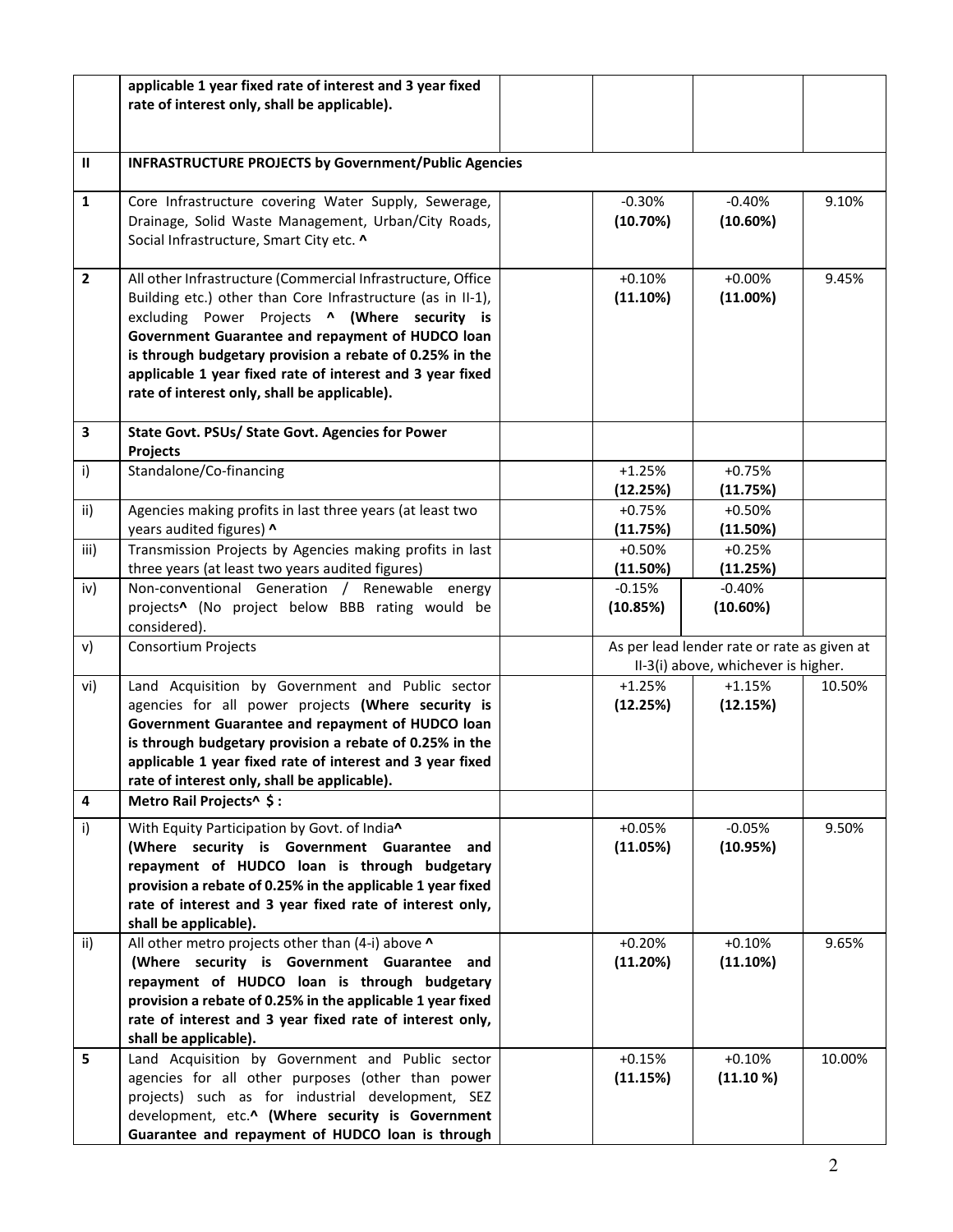|              | budgetary provision a rebate of 0.25% in the applicable<br>1 year fixed rate of interest and 3 year fixed rate of<br>interest only, shall be applicable).                                            |                      |                      |        |
|--------------|------------------------------------------------------------------------------------------------------------------------------------------------------------------------------------------------------|----------------------|----------------------|--------|
| 6            | Integrated Township Development Schemes ^                                                                                                                                                            | $+0.15%$<br>(11.15%) | $+0.10%$<br>(11.10%) | 9.10%  |
| $\mathbf{m}$ | Central PSUs \$                                                                                                                                                                                      |                      |                      |        |
| 1.           | Maha-Ratna/ Nava-Ratna CPSUs \$                                                                                                                                                                      |                      |                      |        |
| i)           | Direct Borrowings for all Projects                                                                                                                                                                   | $+0.05%$<br>(11.05%) | $-0.05%$<br>(10.95%) | 10.70% |
| ii)          | SPVs/Subsidiaries/JVs of Maha-Ratna/ Nava-Ratna CPSUs<br>with more than 50% Equity.                                                                                                                  | $+0.20%$<br>(11.20%) | $+0.10%$<br>(11.10%) | 10.85% |
| iii)         | SPVs/Subsidiaries/JVs of Maha-Ratna/Nav-Ratna CPSUs<br>with Equity of Maha-Ratna/Nav-Ratna being more than<br>26%, subject to the total equity held by Govt./Public<br>Agencies being more than 50%. | $+0.60%$<br>(11.60%) | $+0.50%$<br>(11.50%) | 11.25% |
| 2.           | Mini-Ratna and Other CPSUs \$                                                                                                                                                                        |                      |                      |        |
| i)           | Housing & Core Infrastructure (Direct Borrowing)                                                                                                                                                     | $+0.20%$<br>(11.20%) | $+0.10%$<br>(11.10%) | 10.85% |
| ii)          | All Projects (other than Housing & Core Infrastructure)<br>including Power, etc. (Direct Borrowing)                                                                                                  | $+0.85%$<br>(11.85%) | $+0.75%$<br>(11.75%) | 11.50% |

#### **Notes:**

#### • **In respect of schemes where special rates of interest have been offered/applied the same shall be dealt separately.**

- **^** State Government borrowings/ rated Government agencies ('AA' & above or equivalent rating by SEBI and RBI registered Credit Rating Agencies) would get a reduction in the interest rate by 0.25 per cent. Agencies rated **as 'A' and above but below 'AA'** or equivalent rating by SEBI and RBI registered Credit Rating Agencies, a fixed rebate would get a reduction in the interest rate by 0.15 per cent. **A**gencies rated as **'BBB' and above but below 'A'** or equivalent rating by SEBI and RBI registered Credit Rating Agencies; a fixed rebate would get a reduction in the interest rate by 0.10 per cent. This is subject to borrower maintaining the specified rating during entire tenure of loan. However, the rebate in interest rate as per specified norms shall be available during the validity of rating i.e., from the date of rating or date of release of loan whichever is later, and upto validity of rating. The borrower shall also submit annual rating before end of each financial year. Further, in case of subsequent downgrading of rating below the specified rating or non-submission of annual rating before end of financial year, interest rates applicable to 'Not rated' borrowers shall become applicable from first day of next billing date for the period rating remains downgraded/not submitted.
- **& A rebate of 0.10% in the applicable floating and fixed rates may be extended for projects exclusively for women police personnel under project lending. Such projects should be independently/exclusively formulated for women police personnel, and should not be part of a composite/general scheme meant for all police personnel.**
- **\$** *For Government Sector Consortium financed projects*, where HUDCO is the lead lender, the rate of interest will be the applicable rate of interest of HUDCO. If HUDCO is not the lead lender, the applicable rate of interest will be either HUDCO rate of interest or consortium lead lender's rate, whichever is higher.
- ∗ Extent of Finance is maximum available. However, actual loan will be based on Debt Equity Ratio, Means of Financing as per DPR, extent of security requirement or Maximum Extent of Finance, whichever is less.
- ∗∗ HUDCO reserves the right to review and revise the Floating Rate including the factor of plus (+)/minus (-) over the reference rate for each category.
- Loan sanctioned/released at fixed rate (FR) shall be automatically reset upon expiry of every 1/3/5 years at then prevailing fixed rate (FR) to make the revision in interest to be effective from the date on which the respective releases complete 1/3/5 years, i.e. from the date of release plus 1/3/5 years respectively. Necessary provision in the agreement will be necessary stating that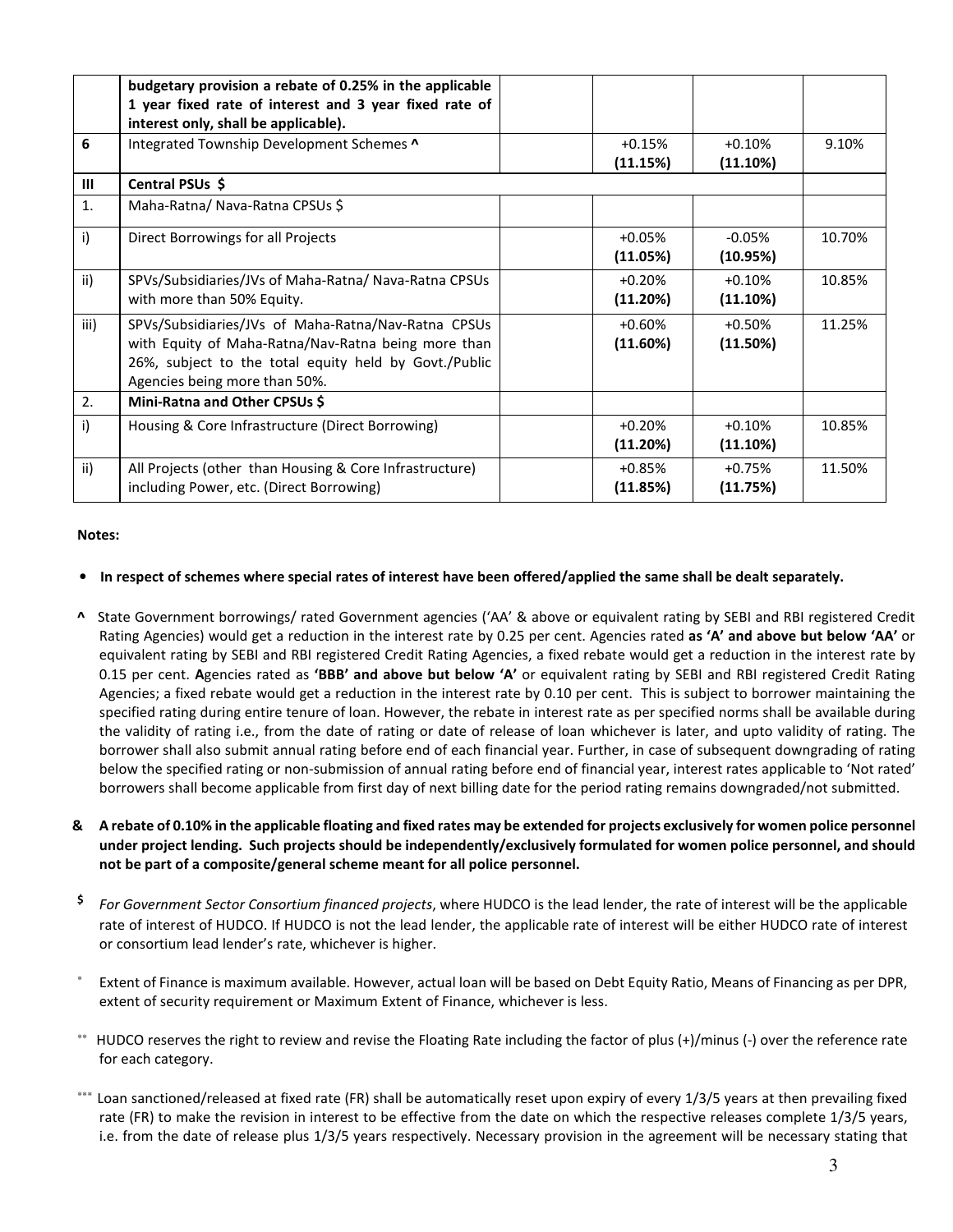"Borrower is agreeable for automatic reset upon expiry of 1/3/5 years at then applicable fixed rates (FR) and shall execute a supplementary agreement to this effect in case of resetting of loan on fixed rates (FR) as per this circular. However, borrowers are given an option to prepay the loan without prepayment charges after 1/3/5 years as an alternative to automatic reset."

## For Categories under **I-3 (i & ii) and I-4** the fixed rate is 1.25% more than the floating rate.

Base Rate for existing Consortium schemes sanctioned prior to removal of Base rate system is as follows:

| Category                                       | Base Rate from 01.02.2014 |
|------------------------------------------------|---------------------------|
| EWS/LIG Housing by all borrowers               | 14.75%                    |
| Govt. Sector Borrowing / PSU's etc.            | 15.25%                    |
| Govt. Sector Borrowing /PSU's - Power projects | 14.50%                    |
| Other Borrowers                                | 15.25%                    |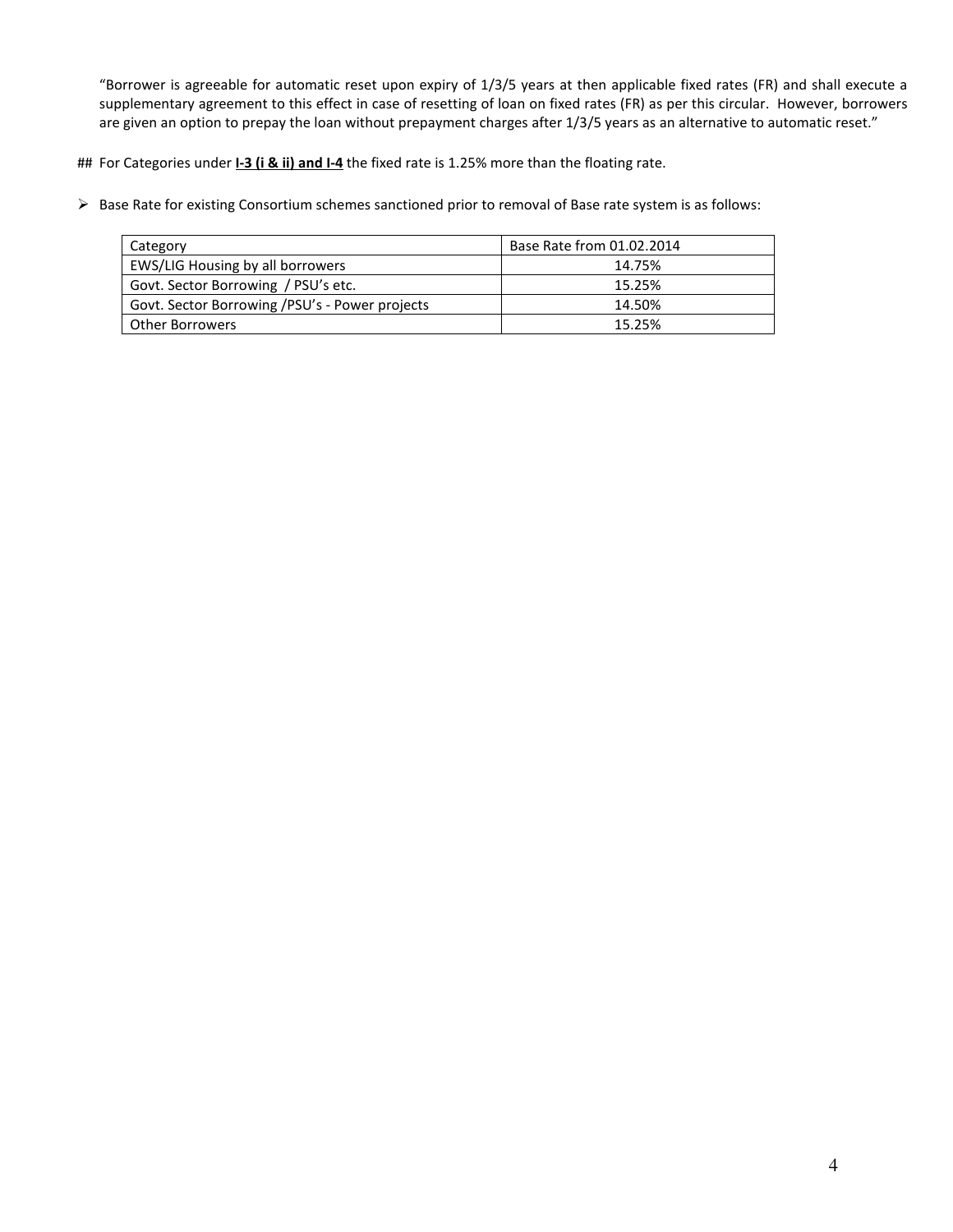# **Financing Pattern for Individuals/ Group of Individuals/Bulk Loan under HUDCO Niwas (Effective from 09-01-2020)**

| No.   | Category                                                                                                                                                                                                                                                                                                                                                                                                                                                     | <b>Loan Amount</b>                                                 | <b>Floating Rate</b> | Fixed <sup>^</sup>           |
|-------|--------------------------------------------------------------------------------------------------------------------------------------------------------------------------------------------------------------------------------------------------------------------------------------------------------------------------------------------------------------------------------------------------------------------------------------------------------------|--------------------------------------------------------------------|----------------------|------------------------------|
| 1.    | Individual/Group of Individuals<br>for construction/                                                                                                                                                                                                                                                                                                                                                                                                         | Upto Rs.8.00 lacs<br>(covered by CRGF).                            | 9.45%                | 9.50%                        |
|       | purchase/Composite loan/<br>Purchase of Plot/ Improvement                                                                                                                                                                                                                                                                                                                                                                                                    | Upto Rs.8.00 lacs (not<br>covered by CRGF).                        | 9.45%                | 9.50%                        |
|       | max. upto 25 years. (For loan<br>eligibility refer to HN-OM-23-<br>2014 dated 18.11.2014).                                                                                                                                                                                                                                                                                                                                                                   | More than 8.00 lakh-<br>upto 50.00 lakh.                           | 9.45%                | 9.50%                        |
|       |                                                                                                                                                                                                                                                                                                                                                                                                                                                              | More than 50.00 lakh<br>upto 100.00 lakh.                          | 9.45%                | 9.50%                        |
| 2.    | For Loans sanctioned after 20/05/2016 (floating Rate of Interest for this category will be reset once a<br>year on 1 <sup>st</sup> of April each year and fixed rate of interest will be reset after 3 years in this category).                                                                                                                                                                                                                              |                                                                    |                      |                              |
| a.    | <b>Government Employees</b>                                                                                                                                                                                                                                                                                                                                                                                                                                  |                                                                    |                      |                              |
| (i)   | Income upto Rs. 6.00 lakh p.a.<br>(applicant and co-applicant)<br>and spouse to be co-applicant if<br>married.                                                                                                                                                                                                                                                                                                                                               | Upto Rs. 20.00 lakh                                                | 8.95%                | 9.15%                        |
| (ii)  | Income above Rs. 6.00 lakh p.a.                                                                                                                                                                                                                                                                                                                                                                                                                              | Upto 200.00 lakh.                                                  | 9.05%                | 9.25%                        |
| b.    | <b>Other Borrowers</b>                                                                                                                                                                                                                                                                                                                                                                                                                                       | Upto Rs. 100.00 lakh                                               | 9.45%                | 9.50%                        |
| 3.    | For Loans sanctioned after 09.01.2020 for person belonging to under privileged sections of society (eg.<br>Schedule Caste and Schedule Tribe, differently abled persons, Women. This concession would be available<br>if either they are applicant or co-applicant (floating Rate of Interest for this category will be reset once a<br>year on 1 <sup>st</sup> of April each year and fixed rate of interest will be reset after 3 years in this category). |                                                                    |                      |                              |
| a.    | <b>Government Employees</b>                                                                                                                                                                                                                                                                                                                                                                                                                                  |                                                                    |                      |                              |
| (i)   | Income upto Rs. 6.00 lakh p.a.<br>(applicant and co-applicant)<br>and spouse to be co-applicant if<br>married.                                                                                                                                                                                                                                                                                                                                               | Upto Rs. 20.00 lakh                                                | 8.35%                | 8.55%                        |
| (ii)  | Income above Rs. 6.00 lakh p.a.                                                                                                                                                                                                                                                                                                                                                                                                                              | Upto 200.00 lakh.                                                  | 8.45%                | 8.65%                        |
| b.    | <b>Other Borrowers</b>                                                                                                                                                                                                                                                                                                                                                                                                                                       | Upto Rs. 100.00 lakh                                               | 8.85%                | 8.90%                        |
| 4.    | <b>Bulk loan-HBA</b>                                                                                                                                                                                                                                                                                                                                                                                                                                         |                                                                    |                      |                              |
| (i)   | Bulk loans for Govt./ Public<br>agencies for providing HBA                                                                                                                                                                                                                                                                                                                                                                                                   | As per existing guidelines<br>loan sanctioned upto<br>10.10.2016   | 9.40%                | 9.50%                        |
| (ii)  | Bulk loans for Govt./ Public<br>agencies for providing HBA                                                                                                                                                                                                                                                                                                                                                                                                   | As per existing guidelines<br>loan sanctioned after<br>10.10.2016. |                      | 9.50%#<br>(Fixed for 1 year) |
| 5.    | Bulk loans to Housing Finance Companies of Govt. Banks/<br>Public Agencies/Govt. FIs for further lending to<br>individuals.                                                                                                                                                                                                                                                                                                                                  |                                                                    |                      |                              |
| (i a) | Exclusively for EWS Category:<br>Widows, SC/ST/OBC, Physically<br>handicapped, Single Women<br>above 35 years of age and<br>natural calamities affected<br>areas.                                                                                                                                                                                                                                                                                            | As per existing guidelines                                         | 9.20%                | 9.40%                        |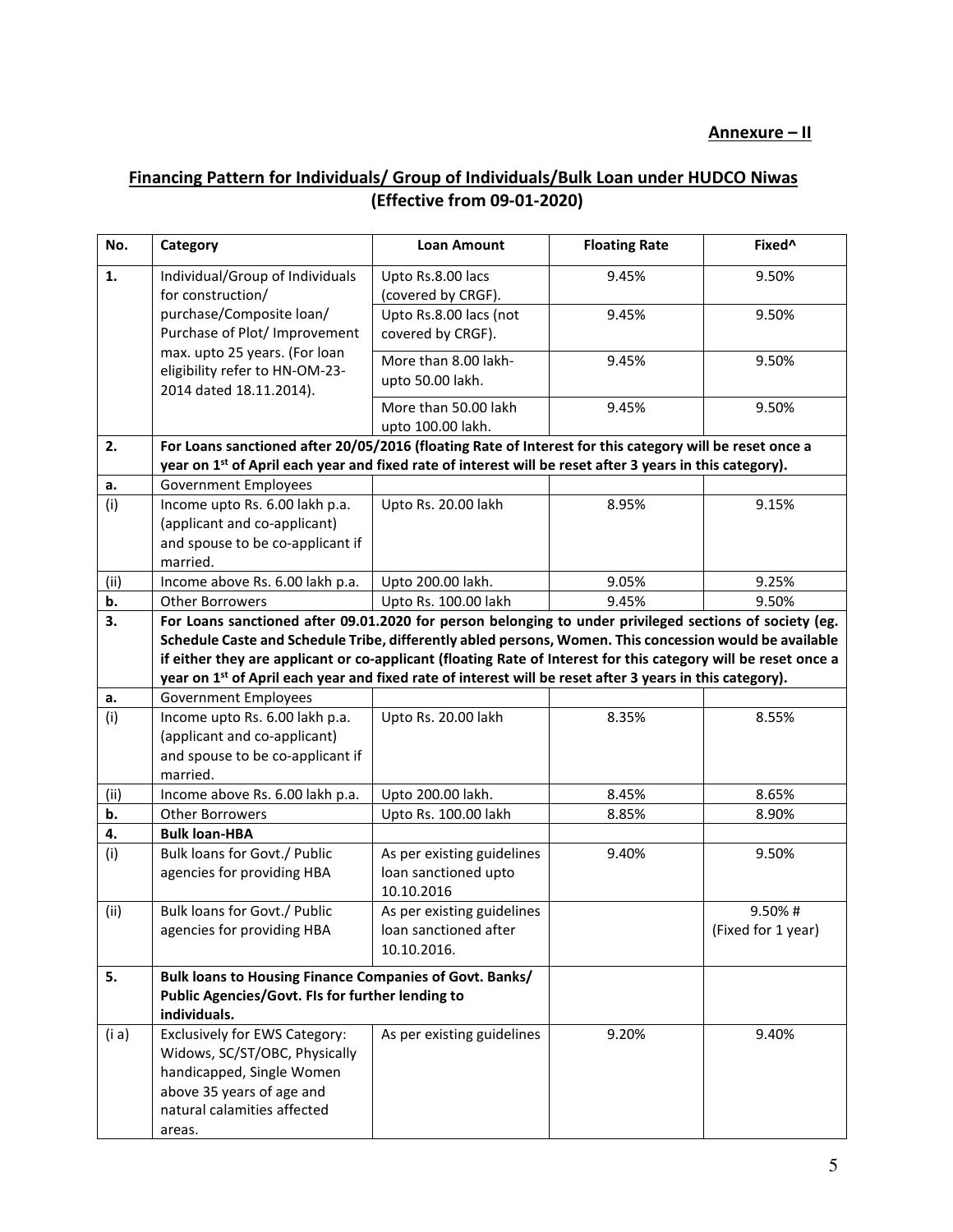| (i b) | Others including schemes<br>benefiting EWS families and<br>action plan projects.                                                                                                                                                                                                                      |                                | 9.30%  | 9.50%                            |
|-------|-------------------------------------------------------------------------------------------------------------------------------------------------------------------------------------------------------------------------------------------------------------------------------------------------------|--------------------------------|--------|----------------------------------|
| (ii)  | <b>Exclusively for LIG borrowers</b>                                                                                                                                                                                                                                                                  | As per existing<br>guidelines. | 9.40%  | 9.60%                            |
| (iii) | Other than above.<br>(The rates will be net of as the<br>proposals are accepted from<br>agencies having AA rating or<br>for their<br>above<br>resource<br>mobilization programme as per<br>guidelines and in any other case,<br>specific waiver is obtained from<br>the Board with due justification) | As per existing<br>guidelines. |        | $9.50\%$ #<br>(Fixed for 1 year) |
| 6.    | 'Rent-to-Own' Scheme &                                                                                                                                                                                                                                                                                | As per existing<br>guidelines. | 10.45% | 10.65%                           |

#### **Notes**

- **EWS/ LIG beneficiaries qualifying under CLSS (Credit Linked Subsidy Scheme) guidelines of MoHUA can also avail interest subsidy @ 6.5% p.a. on loan upto Rs.6.00 lakh. Loan amount beyond Rs.6 lakh will be at applicable rate of interest.**
- **^** Fixed rate of interest will be reset after every 3 years except at sl. no. 3 (ii) and 4(iii) where a provision for change of rate of interest after 1 year is also provided.
- **&** A rebate of 0.10% in the applicable floating and fixed rates may be extended for projects exclusively for women police personnel under the rent-to-own scheme. Such projects should be independently/exclusively formulated for women police personnel, and should not be part of a composite/general scheme meant for all police personnel.
- **#** Rate would be higher by 0.10% in case of EQI instead of EMI.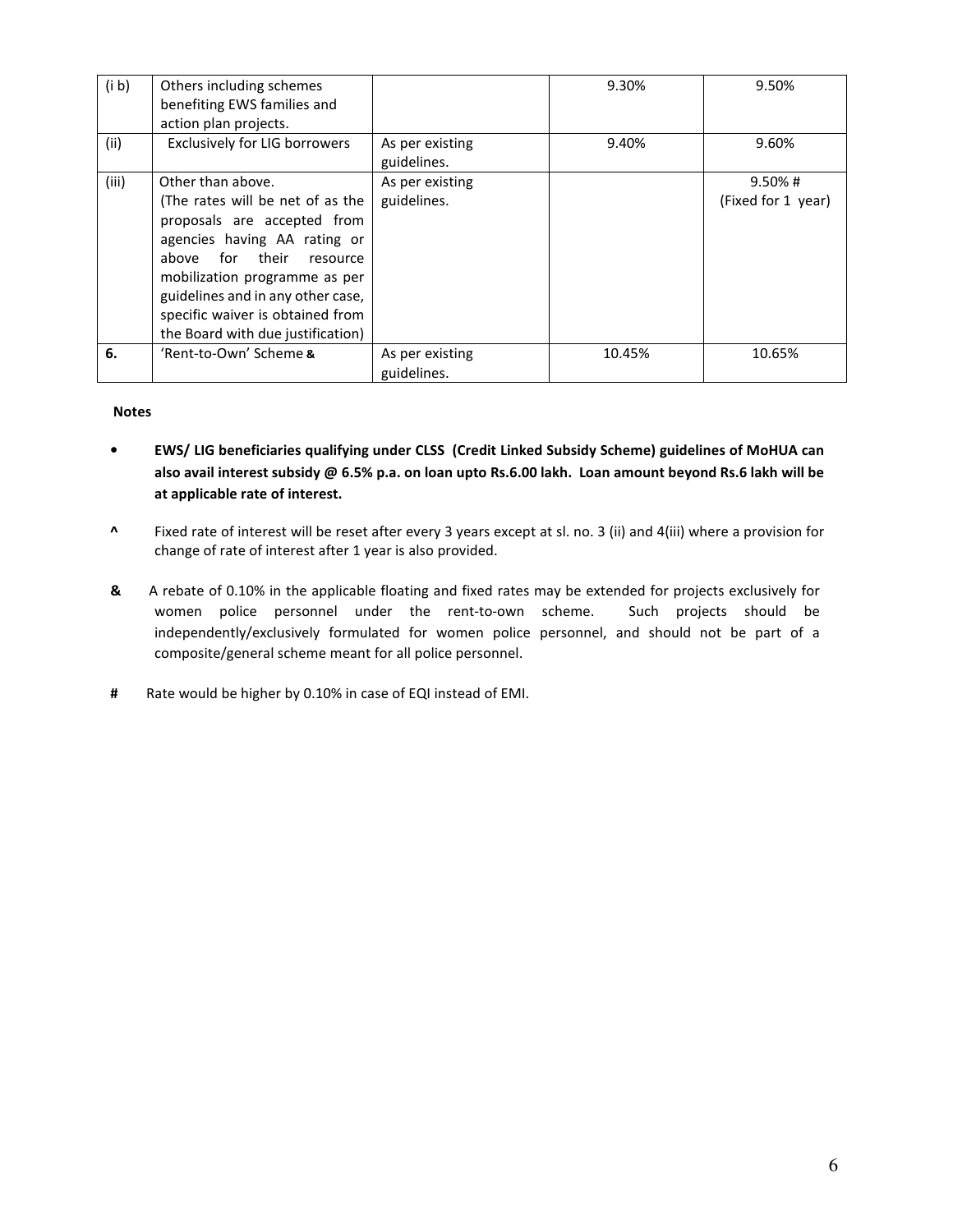# **Financing Pattern for Other Borrowers other than Government/Public Sector Borrowers and Individuals/ Group of Individuals/Bulk Loan under HUDCO Niwas. (Effective from 05-12-2018)**

| SI<br>No. |                                                                                                                   | <b>Extent of</b><br>Max.       | Reference Rate (RR) = 11.00%                                                                                                                                                                                                                                                                                                                   |                                                                                   | ***1 Year<br><b>Fixed rate</b> |
|-----------|-------------------------------------------------------------------------------------------------------------------|--------------------------------|------------------------------------------------------------------------------------------------------------------------------------------------------------------------------------------------------------------------------------------------------------------------------------------------------------------------------------------------|-----------------------------------------------------------------------------------|--------------------------------|
|           | Category                                                                                                          | <b>Finance</b><br>Upto $(\%)*$ | <b>Rol=RR</b><br>$(+/-)$<br>**Floating<br>Rate                                                                                                                                                                                                                                                                                                 | $Rol = RR (+/-)$<br><b>***Fixed Rate</b><br>(3 year Fixed<br>rate of<br>interest) | of<br>interest                 |
|           | <b>OTHER BORROWERS</b>                                                                                            |                                |                                                                                                                                                                                                                                                                                                                                                |                                                                                   |                                |
| 1.        | Power sector Consortium projects from Private Sector                                                              |                                | $+2.50%$<br>$(13.50%)$ or<br>consortium<br>leader,<br>whichever is<br>higher<br>(except<br>PFC/REC, in<br>which case<br><b>HUDCO</b><br>would follow<br>the<br>lead<br>lenders rate<br>subject<br>to<br>the rate not<br>being<br>less<br>than<br>the<br>highest<br>interest rate<br>charged<br>by<br><b>HUDCO</b><br>for<br>Govt.<br>projects) | $+3.50%$<br>(14.50%)                                                              |                                |
| 2.        | (i) Private Sector Transport Projects incl. Roads & Ports,<br>Airport, etc. (Non- Consortium) @@                  |                                | $+2.50%$<br>(13.50%)                                                                                                                                                                                                                                                                                                                           | +3.50%<br>(14.50%)                                                                |                                |
|           | (ii) Private Sector Transport Projects incl. Roads, Ports,<br>Airport, etc. on Annuity Basis (Non- Consortium) @@ |                                | $+2.25%$<br>(13.25%)                                                                                                                                                                                                                                                                                                                           | $+3.25%$<br>(14.25%)                                                              |                                |
|           | (iii) Consortium projects of Transport sector from Private<br>Sector, incl. Roads & Ports@@                       |                                | $+1.00%$<br>$(12.00%)$ or<br>the<br>lead<br>lenders rate,<br>whichever is<br>higher.<br>In<br>any case, the<br>applicable<br>lending rate<br>under<br>this                                                                                                                                                                                     | $+2.00%$<br>(13.00%)                                                              |                                |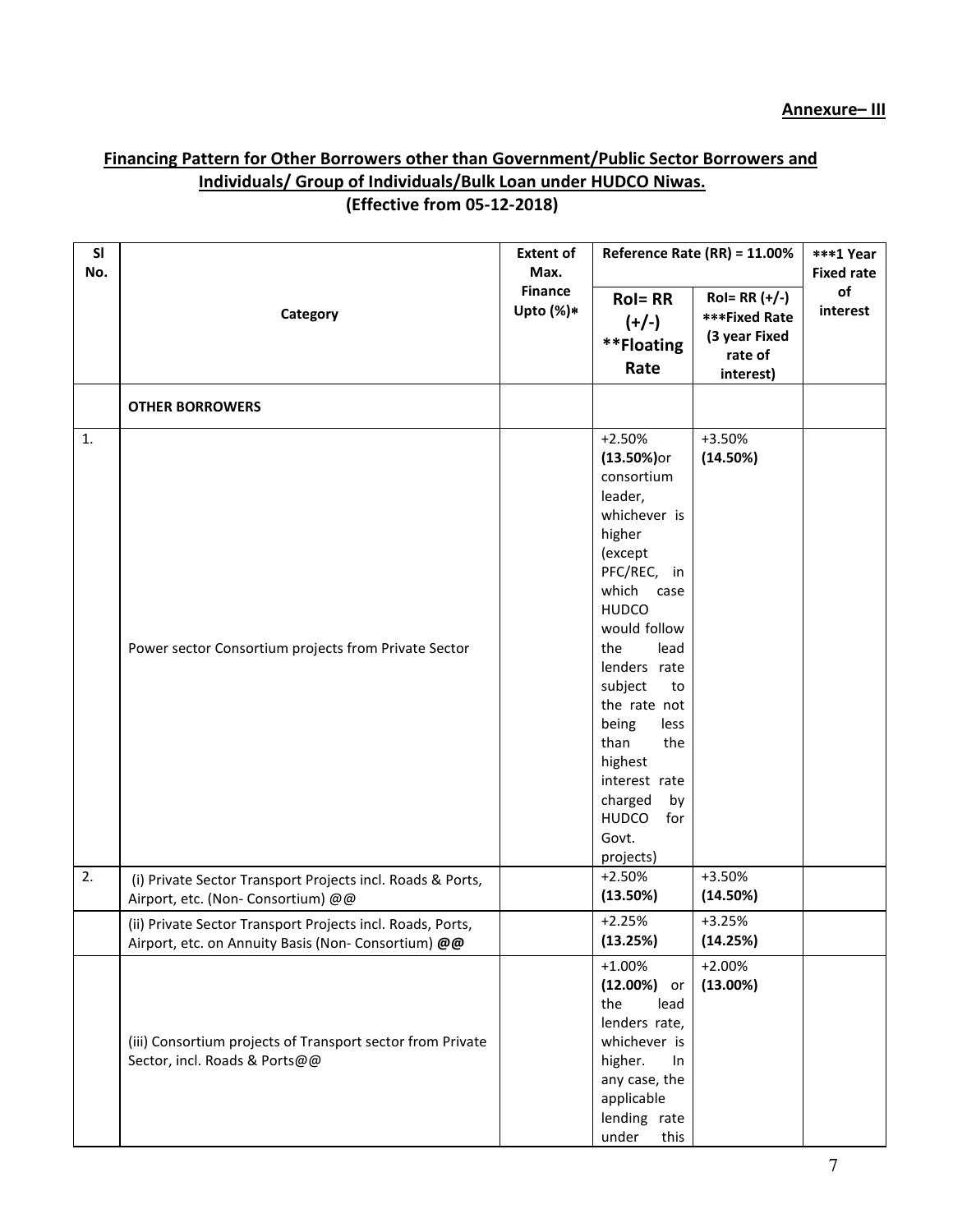|     |                                                          |    | category will  |                                  |        |
|-----|----------------------------------------------------------|----|----------------|----------------------------------|--------|
|     |                                                          |    | not be less    |                                  |        |
|     |                                                          |    | the<br>than    |                                  |        |
|     |                                                          |    | applicable     |                                  |        |
|     |                                                          |    |                |                                  |        |
|     |                                                          |    | highest rate   |                                  |        |
|     |                                                          |    | for<br>Govt.   |                                  |        |
|     |                                                          |    | sector non-    |                                  |        |
|     |                                                          |    | power sector   |                                  |        |
|     |                                                          |    | projects.      |                                  |        |
| 3.  | Joint Venture/SPV projects with 40% or more share of     | 70 | $+0.20%$       | 0.10%                            | 10.85% |
|     | State Govt./Central Govt./Central Profit making PSUs     |    | (11.20%)       | (11.10%)                         |        |
|     | with management control of Govt.                         |    |                |                                  |        |
| 4.  |                                                          | 70 |                |                                  |        |
|     | Other borrowers@                                         |    |                |                                  |        |
|     |                                                          |    |                |                                  |        |
| i.  | Not rated                                                |    |                |                                  |        |
|     |                                                          |    |                |                                  |        |
|     |                                                          |    | $+4.25%$       | $+5.25%$                         |        |
|     | Residential                                              |    | (15.25%)       | (16.25%)                         |        |
|     |                                                          |    |                |                                  |        |
|     | Real Estate Projects (i.e. Malls, Market Complex, Office |    | $+5.25%$       | $+6.25%$                         |        |
|     | Complex, IT Parks, Hotels, Resorts, Entertainment, SEZ,  |    | (16.25%)       | (17.25%)                         |        |
|     | SPA, Health Club, Wellness Centres constructed along     |    |                |                                  |        |
|     | with multiplexes)                                        |    |                |                                  |        |
|     | Exclusive hotel projects and projects where Government   |    | +4.75%         | $+5.75%$                         |        |
|     |                                                          |    |                |                                  |        |
|     | extends duty concession / exemption such as SEZ          |    | (15.75%)       | (16.75%)                         |        |
|     | (approved by the Government)                             |    |                |                                  |        |
|     |                                                          |    | $+2.50%$<br>or | +3.50% or                        |        |
|     | Private Sector Consortium financed projects (other than  |    | consortium     | consortium                       |        |
|     | power and real estate- Commercial and residential)       |    | leader rate,   | leader rate,                     |        |
|     |                                                          |    | whichever is   | whichever is                     |        |
|     |                                                          |    | higher         | higher                           |        |
|     | 'Others, covering sectors such as Social Infrastructure  |    | +4.50%         | +5.50%                           |        |
|     | including medical and educational infrastructure, and    |    | (15.50%)       | (16.50%)                         |        |
|     | stand alone power projects based on bio-mass'            |    |                |                                  |        |
| ii. | <b>Rated Private Companies</b>                           |    |                | A fixed rebate of 0.25 per cent  |        |
|     |                                                          |    |                | shall be applicable to rated     |        |
|     |                                                          |    |                | private sector agencies ('AA'    |        |
|     |                                                          |    |                |                                  |        |
|     |                                                          |    |                | and above or equivalent rating   |        |
|     |                                                          |    |                | by SEBI and RBI registered       |        |
|     |                                                          |    |                | Credit Rating Agencies) on       |        |
|     |                                                          |    |                | their eligible fixed or floating |        |
|     |                                                          |    |                | base rate as per the option of   |        |
|     |                                                          |    |                | the borrower. Private sector     |        |
|     |                                                          |    |                | agencies rated as 'A' and        |        |
|     |                                                          |    |                | above but below 'AA' or          |        |
|     |                                                          |    |                | equivalent rating by SEBI and    |        |
|     |                                                          |    |                | RBI registered Credit Rating     |        |
|     |                                                          |    | Agencies       | would<br>get<br>a                |        |
|     |                                                          |    |                | reduction in the interest rate   |        |
|     |                                                          |    |                | by 0.15 per cent. Agencies       |        |
|     |                                                          |    |                | rated as 'BBB' and above but     |        |
|     |                                                          |    |                | below 'A' or equivalent rating   |        |
|     |                                                          |    |                | by SEBI and RBI registered       |        |
|     |                                                          |    |                |                                  |        |
|     |                                                          |    |                | Credit Rating Agencies would     |        |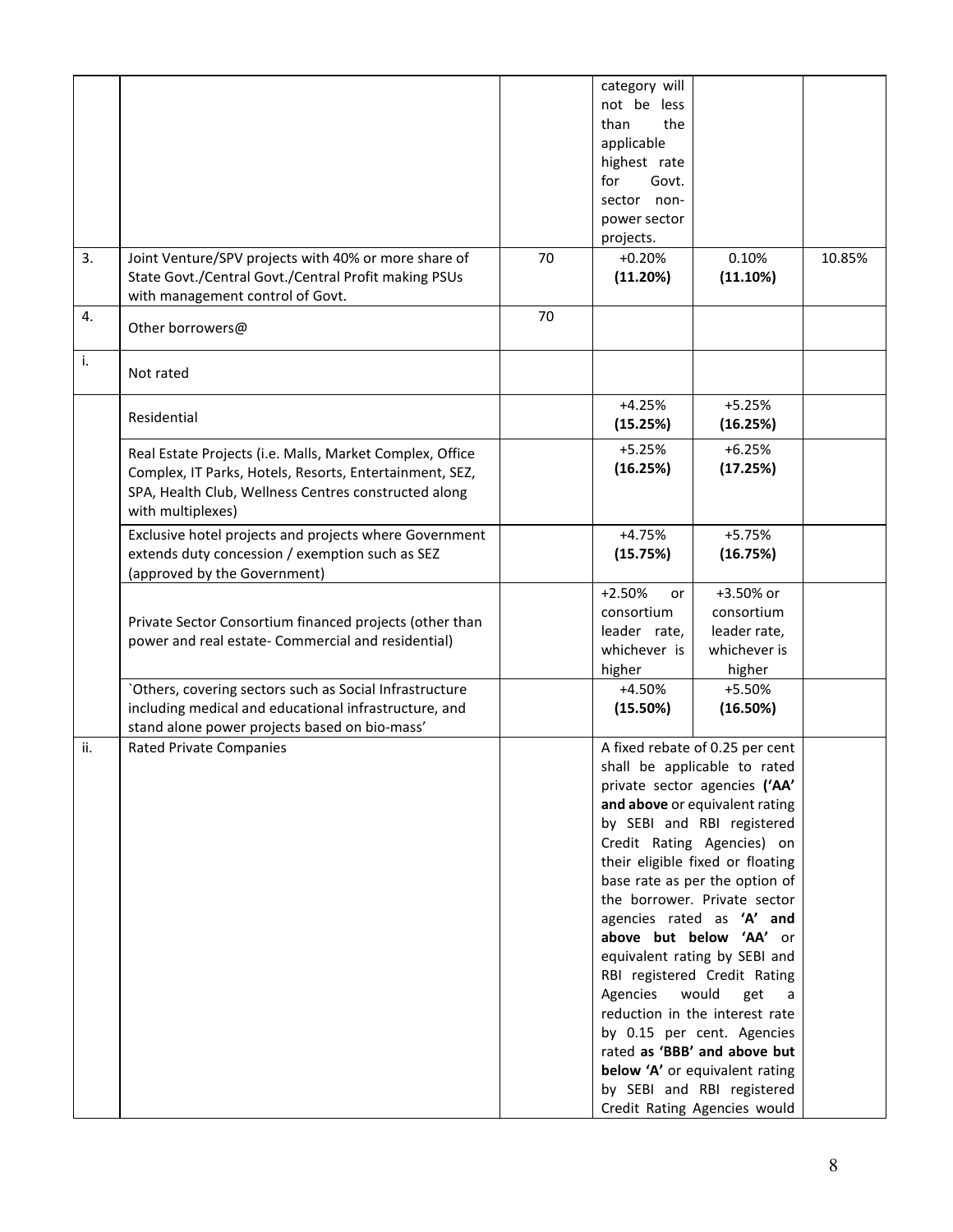|      |                                                                                                                                                                                                                     | rate by 0.10 per cent.                      | get a reduction in the interest   |  |
|------|---------------------------------------------------------------------------------------------------------------------------------------------------------------------------------------------------------------------|---------------------------------------------|-----------------------------------|--|
|      |                                                                                                                                                                                                                     | Subject<br>to                               | borrower                          |  |
|      |                                                                                                                                                                                                                     | maintaining                                 | the<br>specified                  |  |
|      |                                                                                                                                                                                                                     |                                             | rating during entire tenure of    |  |
|      |                                                                                                                                                                                                                     |                                             | loan. However, the rebate in      |  |
|      |                                                                                                                                                                                                                     |                                             | interest rate as per specified    |  |
|      |                                                                                                                                                                                                                     |                                             |                                   |  |
|      |                                                                                                                                                                                                                     |                                             | norms shall be available during   |  |
|      |                                                                                                                                                                                                                     |                                             | the validity of rating i.e., from |  |
|      |                                                                                                                                                                                                                     |                                             | the date of rating or date of     |  |
|      |                                                                                                                                                                                                                     |                                             | release of loan whichever is      |  |
|      |                                                                                                                                                                                                                     |                                             | later, and up to validity of      |  |
|      |                                                                                                                                                                                                                     |                                             | rating. The borrower shall also   |  |
|      |                                                                                                                                                                                                                     |                                             | submit annual rating before       |  |
|      |                                                                                                                                                                                                                     |                                             | end of each financial year.       |  |
|      |                                                                                                                                                                                                                     |                                             | Further, in case of subsequent    |  |
|      |                                                                                                                                                                                                                     |                                             | downgrading of rating below       |  |
|      |                                                                                                                                                                                                                     |                                             | the specified rating or non-      |  |
|      |                                                                                                                                                                                                                     |                                             | submission of annual rating       |  |
|      |                                                                                                                                                                                                                     |                                             | before end of financial year,     |  |
|      |                                                                                                                                                                                                                     |                                             | interest rates applicable to      |  |
|      |                                                                                                                                                                                                                     |                                             | 'Not rated' borrowers shall       |  |
|      |                                                                                                                                                                                                                     |                                             | become applicable from first      |  |
|      |                                                                                                                                                                                                                     |                                             | day of next billing date for the  |  |
|      |                                                                                                                                                                                                                     | period                                      | rating<br>remains                 |  |
|      |                                                                                                                                                                                                                     | downgraded/not submitted.                   |                                   |  |
| iii. | Financing of affordable housing projects by private developers/builders reintroduced. For new projects<br>under this category, interest rates are as follows                                                        |                                             |                                   |  |
|      | Sale Price of the Dwelling Unit up to Rs. 4.25 lakh                                                                                                                                                                 | HUDCO's EWS/LIG interest rates              |                                   |  |
|      | Sale Price of the Dwelling Unit above Rs. 4.25 lakh and<br>upto Rs. 12 lakh                                                                                                                                         | 13.50%                                      | 14.50%                            |  |
|      | Sale Price of the Dwelling Unit above Rs. 12 lakh and<br>upto Rs. 25 lakh                                                                                                                                           | 14.50%                                      | 15.50%                            |  |
|      | Sale Price of the Dwelling Unit is above Rs. 25 lakh                                                                                                                                                                | 15.25%                                      | 16.25%                            |  |
|      | For already sanctioned schemes (prior to 15/7/2011), the interest rate would be as per RMC A No.<br>14/DF/2011 dated 28 <sup>th</sup> June 2011, maintaining the spread as per current reference rate (i.e. 11.00%) |                                             |                                   |  |
| iv.  | Co-operative Group Housing Societies                                                                                                                                                                                |                                             |                                   |  |
|      | Government Sector agencies                                                                                                                                                                                          | Applicable interest rate under Govt. Sector |                                   |  |
|      | Private Sector agencies                                                                                                                                                                                             | +3.50%                                      | $+4.50%$                          |  |
|      |                                                                                                                                                                                                                     | (14.50%)                                    | (15.50%)                          |  |
|      | INTEREST RATE REBATES AVAILABLE FOR ALL LOANS                                                                                                                                                                       |                                             |                                   |  |
|      | Loan secured by Bank guarantee alone                                                                                                                                                                                |                                             | 0.25%                             |  |
|      |                                                                                                                                                                                                                     |                                             |                                   |  |

### **Notes:**

• **In respect of schemes where special rates of interest have been offered/applied the same shall be dealt separately.**